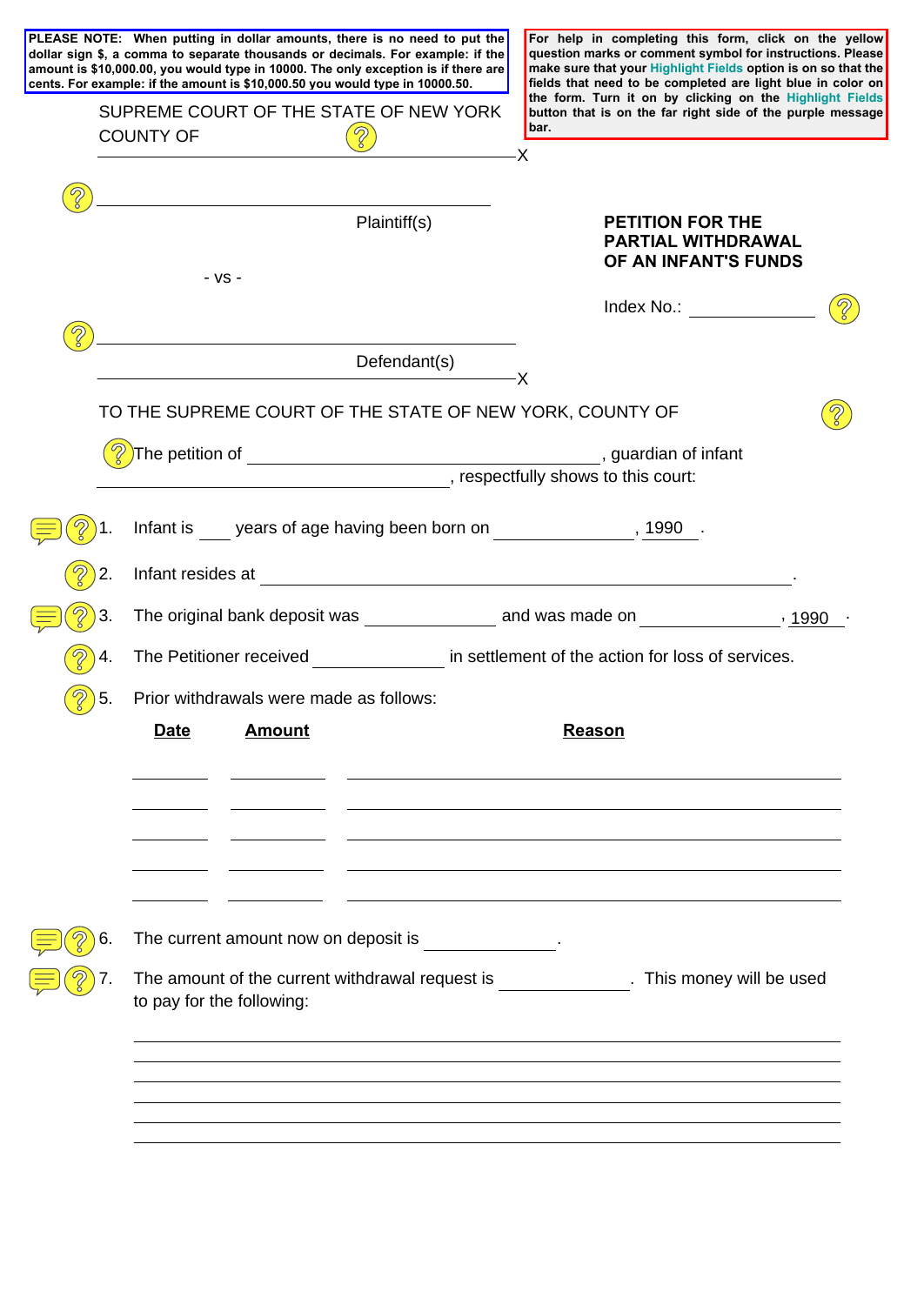| $\mathcal{D}$<br>$\big)8.$ | There are currently people living in the household. They are as follows:                                                                                                                                                                                                |                                                                            |                                                                                                                                                                                      |            |  |  |  |
|----------------------------|-------------------------------------------------------------------------------------------------------------------------------------------------------------------------------------------------------------------------------------------------------------------------|----------------------------------------------------------------------------|--------------------------------------------------------------------------------------------------------------------------------------------------------------------------------------|------------|--|--|--|
|                            | <b>Name</b>                                                                                                                                                                                                                                                             |                                                                            | <b>Relationship</b>                                                                                                                                                                  | <u>Age</u> |  |  |  |
|                            |                                                                                                                                                                                                                                                                         |                                                                            |                                                                                                                                                                                      |            |  |  |  |
|                            |                                                                                                                                                                                                                                                                         | the control of the control of the control of the control of the control of | <u> 1989 - Andrea Stadt Britain, amerikansk politiker (</u><br><u> Alexander de la construcción de la construcción de la construcción de la construcción de la construcción de l</u> |            |  |  |  |
|                            |                                                                                                                                                                                                                                                                         |                                                                            | the control of the control of the control of the control of the control of the control of                                                                                            |            |  |  |  |
| 9.                         |                                                                                                                                                                                                                                                                         |                                                                            | The monthly rent is __________. If Petitioner owns own home put zero for rent and complete 10.                                                                                       |            |  |  |  |
|                            |                                                                                                                                                                                                                                                                         |                                                                            | 10. Monthly mortgage and other fixed carrying charges are _________.                                                                                                                 |            |  |  |  |
|                            | 11. The household's monthly income is as follows:                                                                                                                                                                                                                       |                                                                            |                                                                                                                                                                                      |            |  |  |  |
|                            | Father Mother                                                                                                                                                                                                                                                           |                                                                            | Children                                                                                                                                                                             | Other      |  |  |  |
|                            | 12. The family $\Box$ does $\Box$ does not own any real property.                                                                                                                                                                                                       |                                                                            |                                                                                                                                                                                      |            |  |  |  |
|                            |                                                                                                                                                                                                                                                                         |                                                                            | 13. The family has other bank deposits in the total amount of _____________.                                                                                                         |            |  |  |  |
|                            | 14. There $\Box$ has been $\Box$ has not been a prior application for the relief (current withdrawal)<br>made to this court. (If there has been a prior application, attach a separate sheet of paper<br>explaining what happened when the prior application was made.) |                                                                            |                                                                                                                                                                                      |            |  |  |  |
|                            |                                                                                                                                                                                                                                                                         |                                                                            | MHEREEORE the Petitioner respectfully sake this Court to grapt the relief requested in this                                                                                          |            |  |  |  |

 WHEREFORE, the Petitioner respectfully asks this Court to grant the relief requested in this petition.

> 8 Signature

> > Print Name